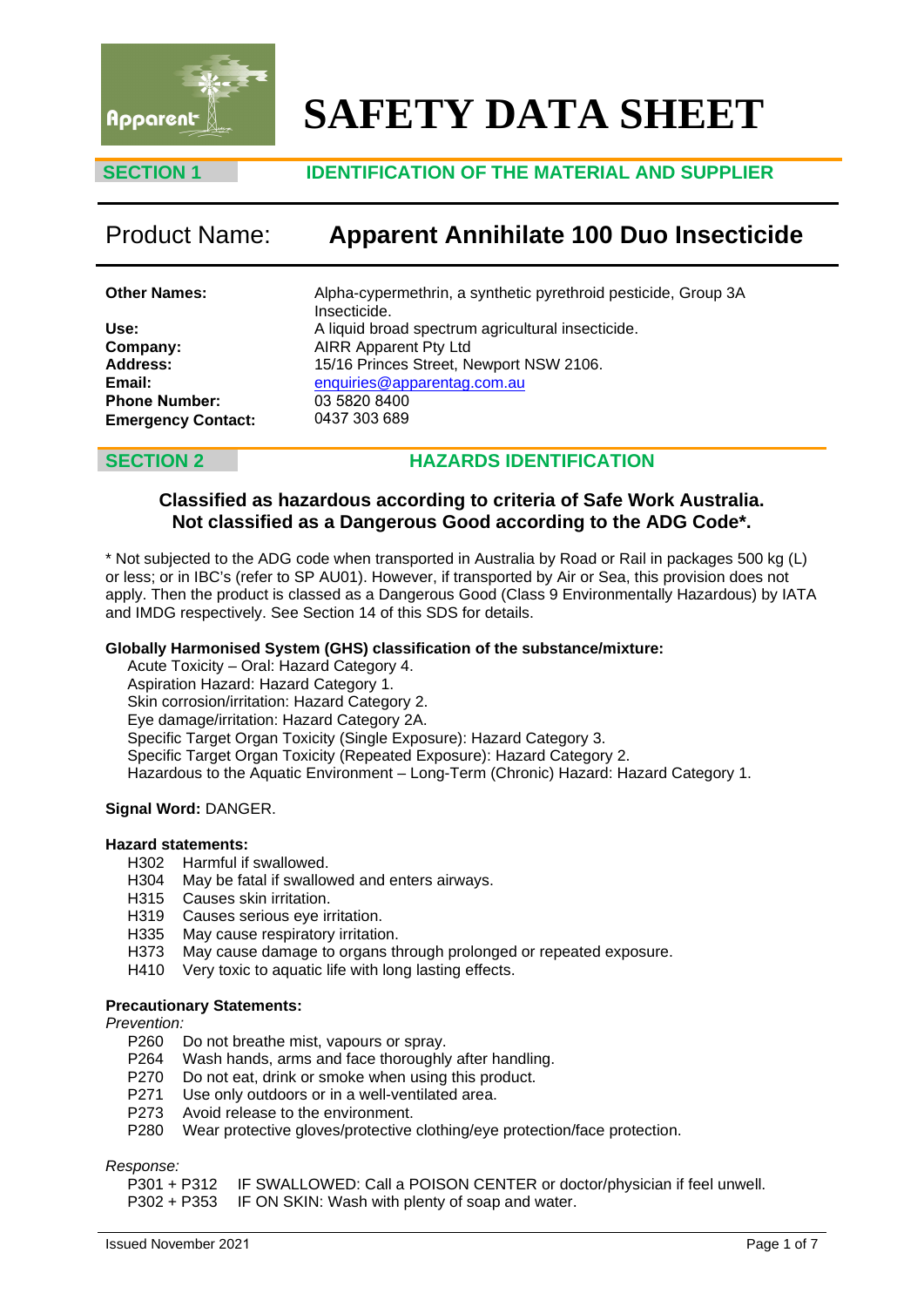# **SECTION 2 HAZARDS IDENTIFICATION** (Continued)

| Response (Cont):     |                                                                                                                                     |
|----------------------|-------------------------------------------------------------------------------------------------------------------------------------|
| $P304 + P340$        | IF INHALED: Remove victim to fresh air and keep at rest in a position<br>comfortable for breathing.                                 |
| $P305 + P351 + P338$ | IF IN EYES: Rinse cautiously with water for several minutes. Remove<br>contact lenses, if present and easy to do. Continue rinsing. |
| P312                 | Call a POISON CENTER or doctor/physician if you feel unwell.                                                                        |
| P314                 | Get medical advice/attention if you feel unwell.                                                                                    |
| P321                 | Specific treatment see Safety Directions on the product label.                                                                      |
| P330                 | Rinse mouth.                                                                                                                        |
| P331                 | Do NOT induce vomiting.                                                                                                             |
| $P332 + P313$        | If skin irritation occurs: Get medical advice/attention                                                                             |
| $P337 + P313$        | If eye irritation persists: Get medical advice/attention                                                                            |
| $P362 + P364$        | Take off contaminated clothing and wash before reuse                                                                                |
| P391                 | Collect spillage.                                                                                                                   |

*Storage and Disposal:*

|      | P403 + P233 Store in a well-ventilated place. Keep container tightly closed. |
|------|------------------------------------------------------------------------------|
| P501 | Dispose of contents/container in accordance with national regulations.       |



# **SECTION 3 COMPOSITION/INFORMATION ON INGREDIENTS**

| Ingredients:                                     |                   |                   |
|--------------------------------------------------|-------------------|-------------------|
| <b>CHEMICAL</b>                                  | <b>CAS NUMBER</b> | <b>PROPORTION</b> |
| Alpha-Cypermethrin                               | 67375-30-8        | 100 $q/L$         |
| Hydrocarbon liquid                               | 64742-94-5        | 735 g/L           |
| Surfactant blend                                 | ٠                 | $1 - 5\%$ w/w     |
| Other ingredients determined not to be hazardous |                   | <b>Balance</b>    |

# **SECTION 4 FIRST AID MEASURES**

### **FIRST AID**

- **Ingestion:** If swallowed do NOT induce vomiting. Wash mouth with water. If poisoning occurs, contact a Doctor or Poisons Information Centre. Phone 131 126. Give plenty of water to drink. Get to a doctor or hospital quickly.
- **Eye contact:** Immediately hold eyes open and flood gently with clean water. Ensure irrigation under eyelids by occasionally lifting them. Do not try to remove contact lenses unless trained. If irritation persists, seek medical advice.
- **Skin contact:** Remove contaminated clothing. Wash skin with soap and water to remove chemical. If skin is irritated, seek medical advice.
- **Inhalation:** Remove to fresh air and observe until recovered. If irritation or symptoms persists more than about 30 minutes, seek medical advice.

**Advice to Doctor:** Alpha-cypermethrin, the active ingredient in this product is a synthetic pyrethroid insecticide. The formulation also contains liquid hydrocarbons that can cause severe pneumonitis or fatal pulmonary oedema if aspirated. Consideration should be given to gastric lavage with an endotracheal tube in place. Treatment is otherwise symptomatic and supportive. In cases of skin contact, it has been reported that topical applications of Vitamin E acetate were found to have very high therapeutic value, eliminating almost 100% of the skin pain associated with synthetic pyrethroids.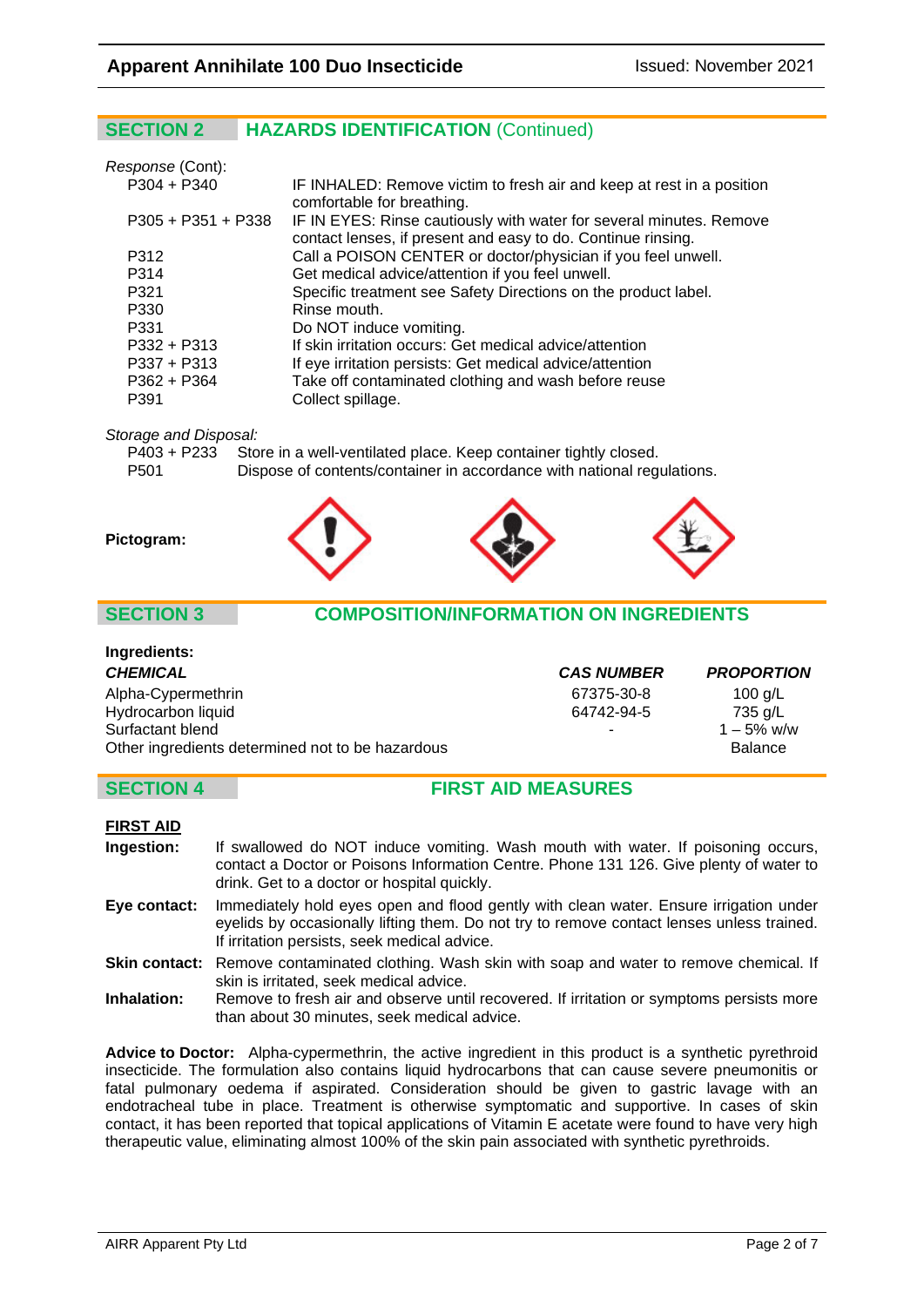# **SECTION 5 FIRE FIGHTING MEASURES**

**Specific Hazard:** Combustible liquid (C1). Flash point > 62°C.

**Extinguishing media:** Extinguish fire using carbon dioxide, foam or dry agent. If not available, use waterfog or fine water spray but ensure all runoff is contained. Contain all runoff.

**Hazards from combustion products:** Sealed, overheated containers may present an explosion hazard. Thermal decomposition and burning will produce toxic by-products. Fire-fighters to wear selfcontained breathing apparatus and suitable protective clothing if risk to of exposure to vapour or smoke.

**Precautions for fire-fighters and special protective equipment:** Isolate fire area. Evacuate downwind residents. Wear full protective clothing and self-contained breathing apparatus. Do not breathe smoke or vapours generated.

# **SECTION 6 ACCIDENTAL RELEASE MEASURES**

**Emergency procedures:** Extinguish all sources of ignition. In the event of a major spill, prevent spillage from entering drains or water courses. As a minimum, wear cotton overalls buttoned to the neck and wrist and a washable hat, elbow-length PVC gloves and a face shield or goggles. If there is a significant chance that vapours or mists are likely to build up in the cleanup area, the use of a respirator is recommended. Keep out animals and unprotected persons.

In the case of spillage, stop leak if safe to do so, and contain spill. Prevent spillage entering drains or watercourses. Contain and absorb spilled material with absorbent material such as sand, clay, cat litter or material such as vermiculite. Collect recoverable product for use as labelled on the product. Vacuum, shovel or pump contaminated spilled material into an approved container and dispose of waste as per the requirements of Local or State Waste Management Authorities. Launder protective clothing before storage or re-use.

**Material and methods for containment and cleanup procedures:** To clean spill area, tools and equipment, wash with a solution of soap, water and acetic acid/vinegar. Follow this with a neutralisation step of washing the area with a bleach or caustic soda ash solution. Finally, wash with a strong soap and water solution. Absorb, as above, any excess liquid and add both solutions to the drums of waste already collected. If a significant quantity of material enters drains, advise emergency services.

### **SECTION 7 HANDLING AND STORAGE**

**Precautions for Safe Handling:** No smoking, eating or drinking should be allowed where material is used or stored. Keep out of reach of children. Harmful if swallowed. Will irritate the eyes and skin. Facial skin contact may cause temporary facial numbness. Avoid contact with eyes and skin. Avoid inhaling vapour or spray mist. When preparing spray wear cotton overalls buttoned to the neck and wrist and a washable hat, elbow-length PVC gloves and a face shield or goggles. If product in eyes, wash it out immediately with water. After use and before eating, drinking or smoking, wash hands, arms and face thoroughly with soap and water. After each day's use, wash gloves, face shield or goggles and contaminated clothing.

**Conditions for Safe Storage:** Store in the closed, original container in a well ventilated area away from children, animals, food, feedstuffs, seed and fertilisers. Do not store for prolonged periods in direct sunlight. This product is a Schedule 6 Poison (S6) and must be stored, transported and sold in accordance with the relevant Health Department regulations. This product is classified as a C1 (Combustible Liquid) for the purpose of storage and handling, in accordance with the requirements of AS 1940. Refer to state regulations for storage and transport requirements.

# **SECTION 8 EXPOSURE CONTROLS / PERSONAL PROTECTION**

### **Exposure Guidelines:**

Exposure guidelines have not been established for this product by Safe Work Australia. However the following standard may apply:

| <b>Atmospheric Contaminant</b> | <b>Exposure Standard (TWA)</b> | $STEL$ (mg/m <sup>3</sup> ) |  |  |
|--------------------------------|--------------------------------|-----------------------------|--|--|
| Aromatic hydrocarbons          | $100$ ppm                      | Not set                     |  |  |
| $TWA = Time-weight Average$    |                                |                             |  |  |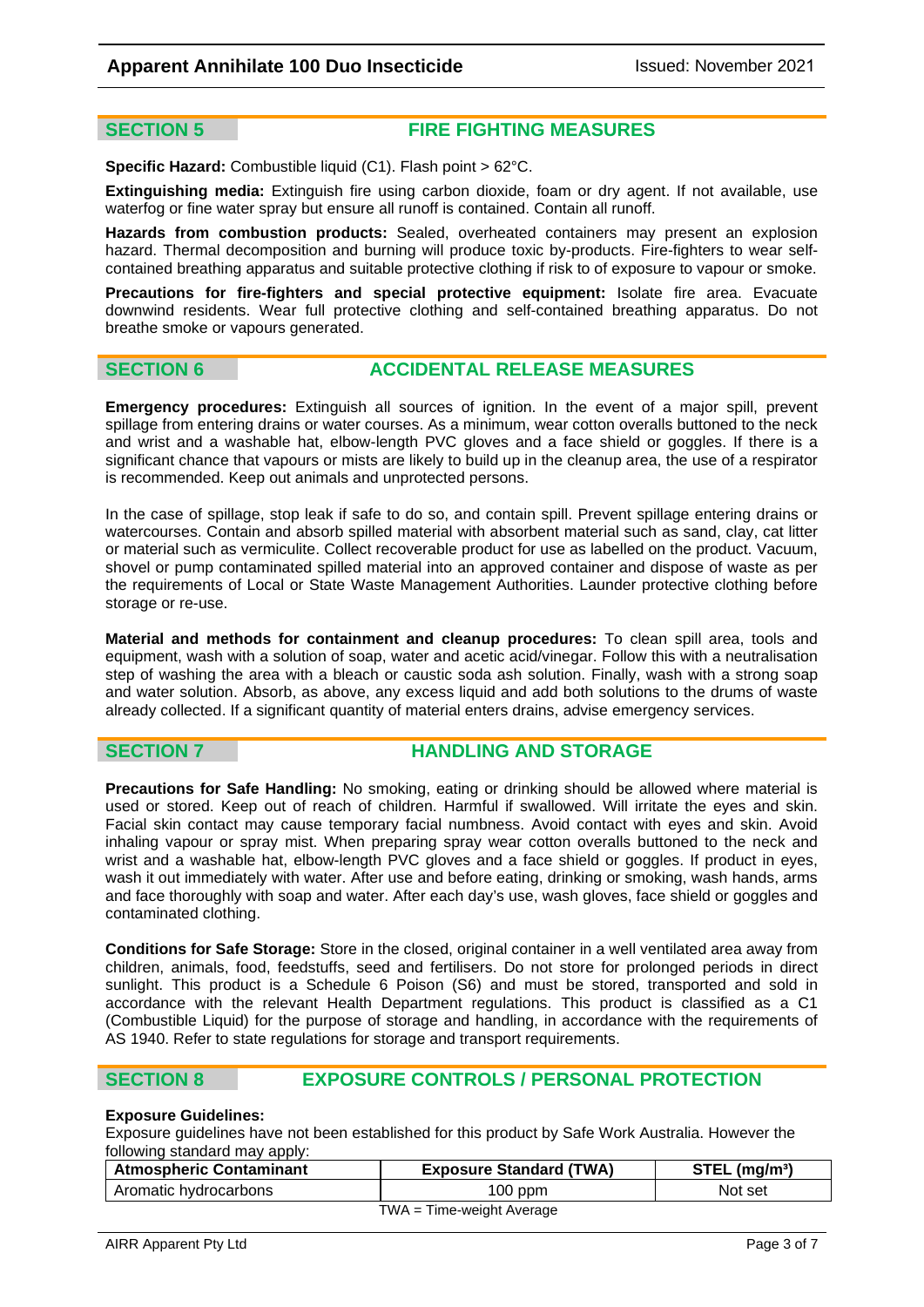# **SECTION 8 EXPOSURE CONTROLS / PERSONAL PROTECTION** (Continued)

### **Biological Limit Values:**

No biological limit allocated.

### **Engineering controls:**

Use in ventilated areas adequate to keep exposure below the TWA. Keep containers closed when not in use.

### **Personal Protective Equipment (PPE):**

General: When preparing spray wear cotton overalls buttoned to the neck and wrist and a washable hat, elbow-length PVC gloves and a face shield or goggles. If product in eyes, wash it out immediately with water. After use and before eating, drinking or smoking, wash hands, arms and face thoroughly with soap and water. After each day's use, wash gloves, face shield or goggles and contaminated clothing.

Personal Hygiene: Harmful if swallowed. Will irritate the eyes and skin. Facial skin contact may cause temporary facial numbness. Avoid contact with eyes and skin. Avoid inhaling vapour or spray mist. Clean water should be available for washing in case of eye or skin contamination. Wash skin before eating, drinking or smoking. Shower at the end of the workday.

# **SECTION 9 PHYSICAL AND CHEMICAL PROPERTIES**

| Appearance:                 | Clear liquid.                  |
|-----------------------------|--------------------------------|
| Odour:                      | Hydrocarbon odour.             |
| <b>Boiling point:</b>       | No data.                       |
| <b>Freezing point:</b>      | No data.                       |
| <b>Specific Gravity:</b>    | No data.                       |
| <b>Solubility in Water:</b> | Emulsifies in water.           |
| pH:                         | No data available.             |
| <b>Flammability:</b>        | Combustible.                   |
| <b>Corrosive hazard:</b>    | Not corrosive.                 |
| Flashpoint (°C):            | $>62^{\circ}$ C.               |
| <b>Poisons Schedule:</b>    | S6.                            |
| <b>Formulation type:</b>    | Emulsifiable concentrate (EC). |
|                             |                                |

# **SECTION 10 STABILITY AND REACTIVITY**

**Chemical Stability:** Product is considered stable in ambient conditions for a period of at least 2 years after manufacture.

**Conditions to avoid:** Do not store for prolonged periods in direct sunlight. Store away from sources of ignition. Avoid alkaline materials.

**Incompatible materials:** Avoid strong acids, bases and oxidizing agents.

**Hazardous decomposition products:** When involved in a fire will emit toxic and noxious decomposition products/fumes.

**Hazardous reactions:** No particular reactions to avoid.

# **SECTION 11 TOXICOLOGICAL INFORMATION**

No specific data is available for this product as no toxicity tests have been conducted on this product. Information presented is our best judgement based on similar products and/or individual components. As with all products for which limited data is available, caution must be exercised through the use of protective equipment and handling procedures to minimise exposure. This formulation also contains aromatic hydrocarbons.

Inhalation of aromatic hydrocarbon vapours may cause central nervous system depression, dizziness, disturbances in vision and respiratory irritation. Moderately irritating to the eyes. Contact with the skin may be irritating.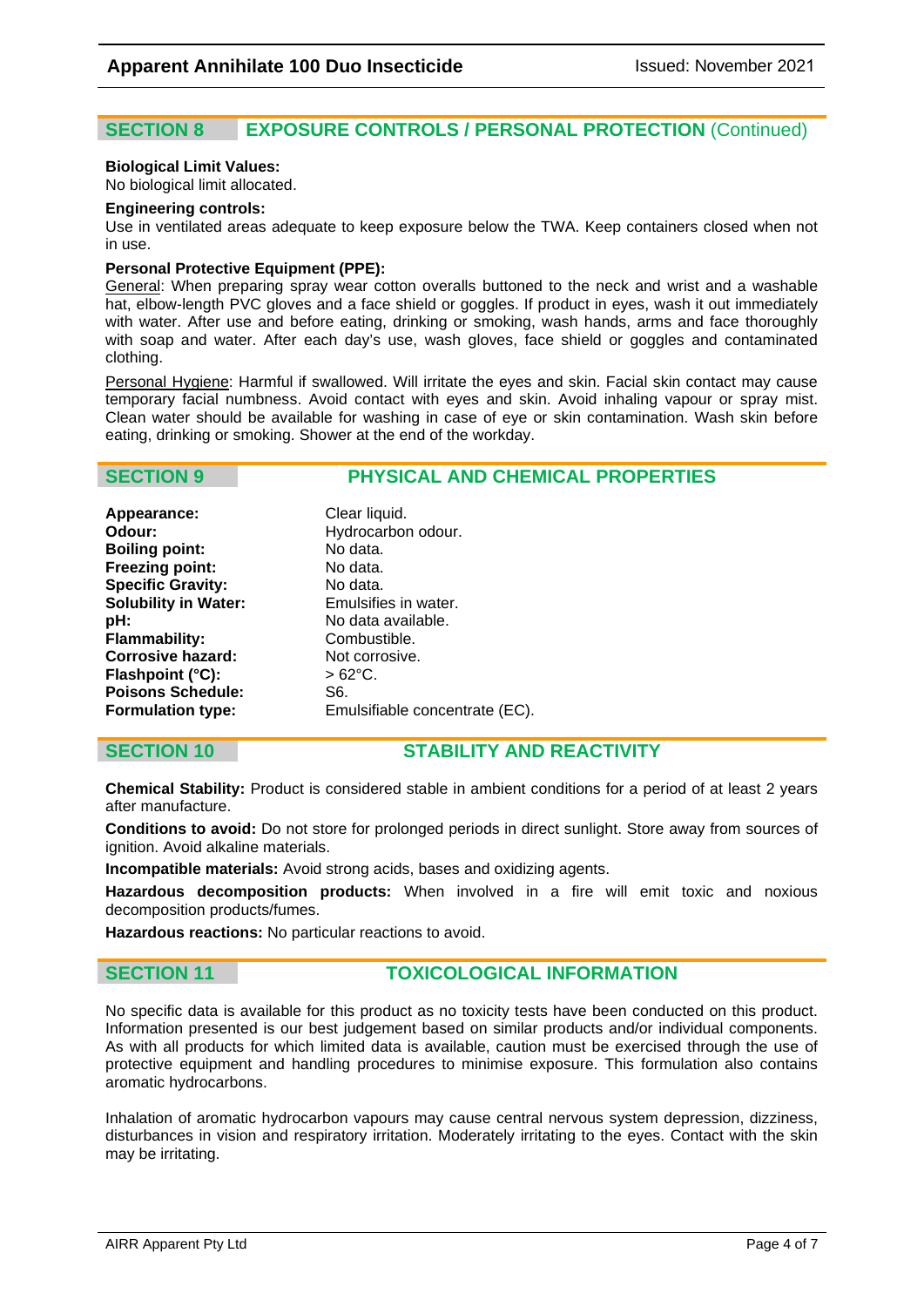# **SECTION 11 TOXICOLOGICAL INFORMATION** (Continued)

### *Potential Health Effects:*

### **ACUTE EFFECTS**

**Swallowed:** This product is harmful if swallowed; the Acute Oral LD<sub>50</sub> (rat) = 79 mg/kg (Technical Alpha-cypermethrin). Calculated value for Alpha-Cypermethrin:  $LD_{50} = 790$  mg/kg.

**Eye:** This product may be irritating to the eyes.

- **Skin:** This product may be irritating to the skin and may be sensitising. Repeated or prolonged exposure may cause irritant contact dermatitis. If substantial contact occurs it could cause facial numbness.
- **Inhaled:** Inhalation of mists or sprays may produce respiratory irritation. Inhalation of aromatic hydrocarbon vapours may cause dizziness, disturbances in vision, and irritation to the eyes, skin and mucous membrane of the respiratory and gastrointestinal tracts.

### **Long Term Exposure:**

No data available on this formulation. In studies with laboratory animals, Alpha-cypermethrin Technical did not cause teratogenicity or reproductive toxicity. The overall results from a battery of genotoxicity studies indicate that alpha-cypermethrin is not considered to be genotoxic. Ames test results were negative. Kidney and liver damage is possible from over-exposure to aromatic hydrocarbons over long periods. Additionally, some reversible haematopoietic depression has been observed in animals with extended exposure to aromatic hydrocarbons

# **SECTION 12 ECOLOGICAL INFORMATION**

**Environmental Toxicology:** No data is available on this product. The physical and environmental properties of Alpha-cypermethrin are similar to cypermethrin. Alpha-cypermethrin is toxic to fish and aquatic arthropods. Do not contaminate sewers, drains, dams, creeks or any other waterways with product or the used container.

Cypermethrin is very slightly toxic to birds and Oral  $LD_{50}$  values are greater than 10,248 mg/kg. Cypermethrin is considered highly toxic to fish and aquatic arthropods and has  $LC_{50}$  values which range from 0.004 µg/L to 3.6 µg/L. The aquatic arthropods tend to be some of the more sensitive species. Dangerous to bees. DO NOT spray on any plants in flower while bees are foraging. DO NOT spray or contaminate cats with this product as it can be toxic to cats.

**Environmental Fate:** The physical and environmental properties of Alpha-cypermethrin are similar to cypermethrin. Cypermethrin has a high affinity for organic matter and a Log  $P_{ow}$  of 5.0, yet, because of the ease with which the material undergoes degradation, it has a very low potential for bioconcentration and is not mobile in soil. Cypermethrin is rapidly degraded in soil with a half life of 2 to 4 weeks. It is rapidly hydrolysed under basic conditions ( $pH = 9$ ) but, under acidic and neutral conditions, hydrolysis half life can be 20 to 29 days.

# **SECTION 13 DISPOSAL CONSIDERATIONS**

**Spills and Disposal:** Persons involved in cleanup require adequate skin protection - see Section 8. In case of spillage, contain and absorb spilled material with absorbent material such as clay, sand or cat litter and dispose of waste as indicated below or in accordance to the Australian Standard 2507- Storage and Handling of Pesticides. Keep out animals and unprotected persons. Keep material out of streams and sewers. Vacuum, shovel or pump waste into an approved drum. To decontaminate spill area, tools and equipment, wash with detergent and water and add the solution to the drums of wastes already collected and label contents. Dispose of drummed wastes, including decontamination solution in accordance with the requirements of Local or State Waste Management Authorities.

**Disposal of empty containers:** Triple-rinse containers before disposal. Add rinsings to spray tank. Do not dispose of undiluted chemicals on site. If recycling, replace cap and return clean containers to recycler or designated collection point. If not recycling, break, crush, or puncture and deliver empty packaging to an approved waste management facility.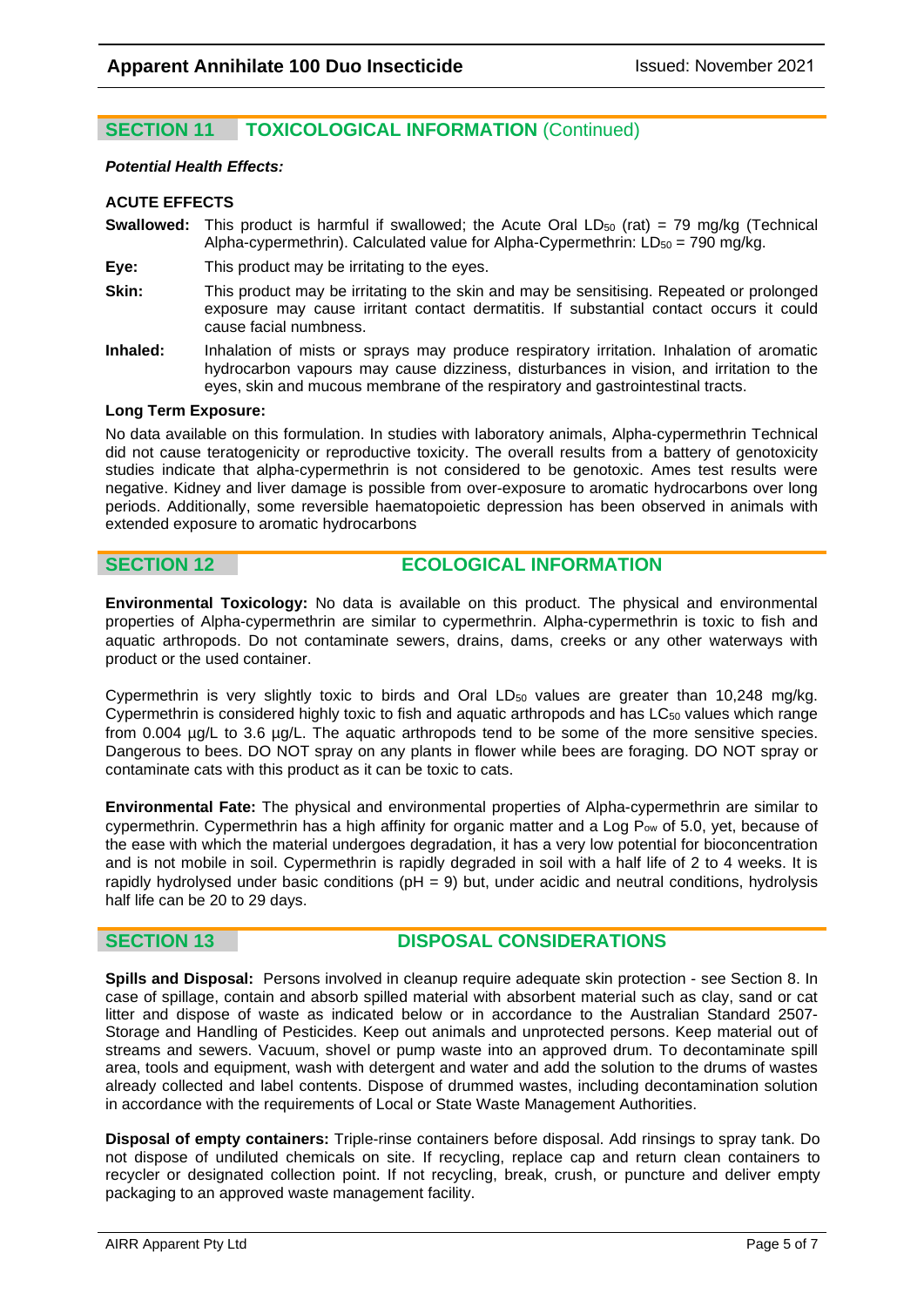# **SECTION 13 DISPOSAL CONSIDERATIONS** (Continued)

If an approved waste management facility is not available, bury the empty packaging 500 mm below the surface in a disposal pit specifically marked and set up for this purpose, clear of waterways, desirable vegetation and tree roots, in compliance with relevant local, state or territory government regulations. Do not burn empty containers or product.

EXPLOSION WARNING: "EMPTY" containers may contain liquid and/or vapour residue which can be explosive if exposed to an ignition source at temperatures above 60°C. Such conditions may occur during cutting or welding. DO NOT cut or weld these containers.

# **SECTION 14 TRANSPORT INFORMATION**

**Road & Rail Transport:** This product is exempt from classification as a Dangerous Good in packs less than 500 kg (L) or less; or in IBC's under the Australian Code for the Transport of Dangerous Goods by Road and Rail. For bulk shipments this product is a class 9, UN 3082. (See special provision AU01).

**Marine and Air Transport:** Apparent Annihilate 100 Duo Insecticide is a Marine Pollutant according to International Maritime Dangerous Goods (IMDG) Code and the International Air Transport Association (IATA). If transporting by sea or air the following Dangerous Goods Classification applies:-

UN 3082, Class 9 (Miscellaneous Dangerous Goods), Packing Group III, Proper Shipping Name ENVIRONMENTALLY HAZARDOUS SUBSTANCE, LIQUID, N.O.S. (Contains 10% Alpha-cypermethrin). Hazchem ●3Z. Hazard Identification Number (HIN) 90. Australian Standards Initial Emergency Response Guide No. 47

# **SECTION 15 REGULATORY INFORMATION**

Under the Standard for Uniform Scheduling of Medicines and Poisons (SUSMP), this product is a Schedule 6 poison.

This product is registered with the Australian Pesticides and Veterinary Medicines Authority. APVMA number 66390.

This product is classified as a Hazardous Substance under the criteria of Safe Work Australia. Xn: Harmful, Xi:

This product is not classified as a Dangerous Good according to the ADG Code ( $7^{\text{th}}$  Ed).

This product is classified as a Dangerous Good according to International Maritime Dangerous Goods (IMDG) Code and the International Air Transport Association (IATA).

*Requirements concerning special training:* 

Check State or Territory regulations that require people who use pesticides in their job or business to have training in the application of the materials.

# **SECTION 16 OTHER INFORMATION**

Issue Date: 2 November 2021. Valid for 5 years till 2 November 2026 (5 year update).

Key to abbreviations and acronyms used in this SDS:

- ADG Code Australian Dangerous Goods Code (for the transport of dangerous goods by Road and Rail).
- Carcinogen An agent which is responsible for the formation of a cancer.
- Genotoxic Capable of causing damage to genetic material, such as DNA.
- HCIS: Hazardous Chemical Information System.
- Lacrimation The production, secretion, and shedding of tears.<br>Lavage A general term referring to cleaning or rinsing.
- A general term referring to cleaning or rinsing.
- Mutagen An agent capable of producing a mutation.
- Pneumonitis A general term that refers to inflammation of lung tissue.
- Personal protective equipment.

Teratogen An agent capable of causing abnormalities in a developing foetus.

TWA The Time Weighted Average airborne concentration over an eight-hour working day, for a five day working week over an entire working life.